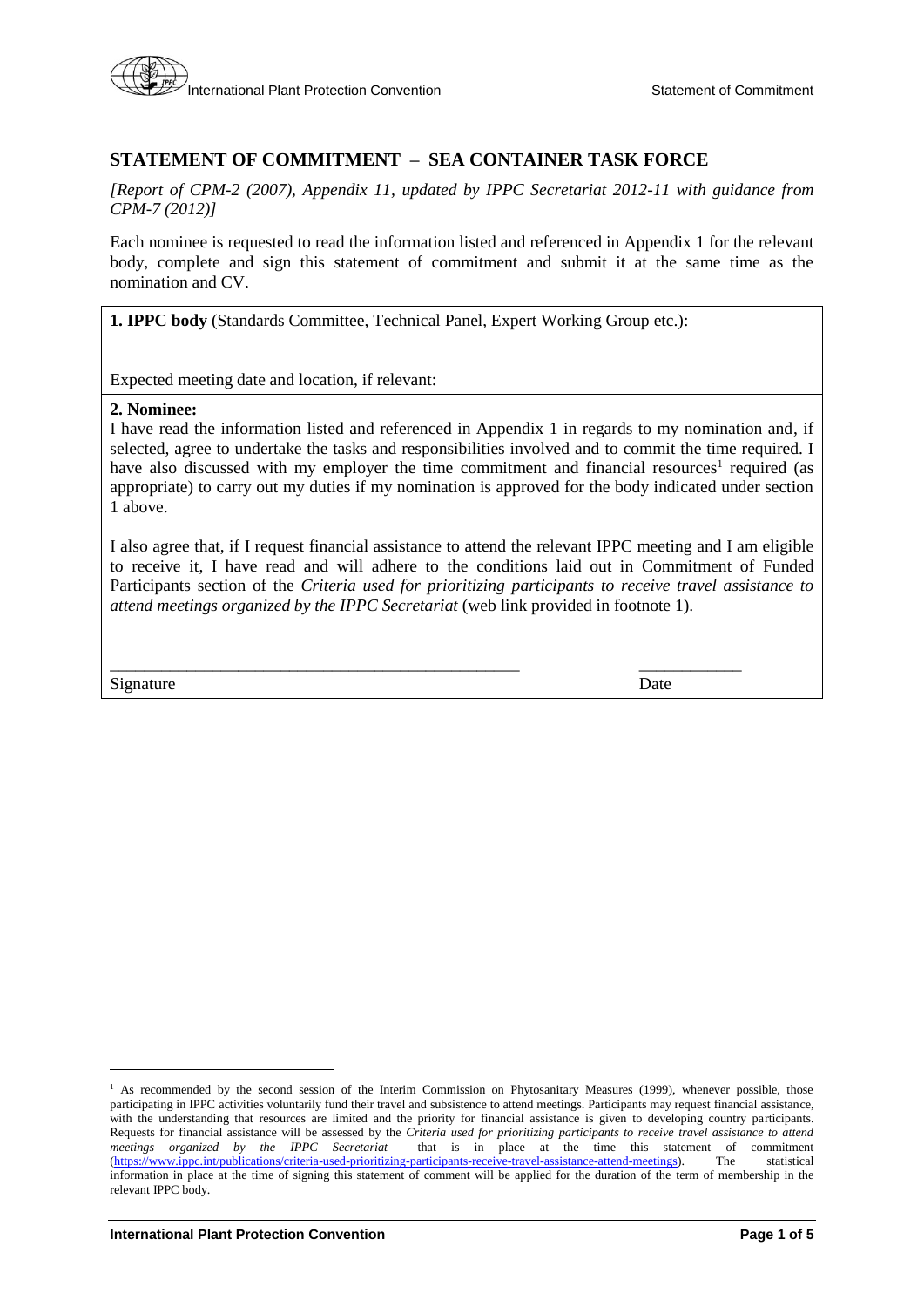## **3. Authorization (time):**

I have read the information listed and referenced in Appendix 1 in regards to the above nominee who is employed in our organization. If this nominee is selected, I agree to ensure that the appropriate time will be allocated to allow the nominee to undertake the tasks and responsibilities involved and commit the time required. I have the authority from my organization to authorize this and understand the time commitment required to carry out these duties.

\_\_\_\_\_\_\_\_\_\_\_\_\_\_\_\_\_\_\_\_\_\_\_\_\_\_\_\_\_\_\_\_\_\_\_\_\_\_\_\_\_\_\_\_\_\_\_\_\_\_\_\_\_\_\_\_\_\_\_\_\_\_\_\_\_\_\_\_\_\_\_\_\_

\_\_\_\_\_\_\_\_\_\_\_\_\_\_\_\_\_\_\_\_\_\_\_\_\_\_\_\_\_\_\_\_\_\_\_\_\_\_\_\_\_\_\_\_\_\_\_\_\_\_\_\_\_\_\_\_\_\_\_\_\_\_\_\_\_\_\_\_\_\_\_\_\_

\_\_\_\_\_\_\_\_\_\_\_\_\_\_\_\_\_\_\_\_\_\_\_\_\_\_\_\_\_\_\_\_\_\_\_\_\_\_\_\_\_\_\_\_\_\_\_\_\_\_\_\_\_\_\_\_\_\_\_\_\_\_\_\_\_\_\_\_\_\_\_\_\_

Name, Title (please print)

Address

\_\_\_\_\_\_\_\_\_\_\_\_\_\_\_\_\_\_\_\_\_\_\_\_\_\_\_\_\_\_\_\_\_\_\_\_\_\_\_\_\_\_\_\_\_\_\_\_\_\_\_\_\_\_\_\_\_\_\_\_\_\_\_\_\_\_\_\_\_\_\_\_\_ Phone

Email

Signature Date Date Date of the United States of the United States of the United States of the United States of the United States of the United States of the United States of the United States of the United States of the U

\_\_\_\_\_\_\_\_\_\_\_\_\_\_\_\_\_\_\_\_\_\_\_\_\_\_\_\_\_\_\_\_\_\_\_\_\_\_\_\_\_\_\_\_\_\_\_\_ \_\_\_\_\_\_\_\_\_\_\_\_

## **4. Authorization (financial resources):**

I have read the information listed and referenced in Appendix 1 in regards to the above nominee who is employed in our organization. If this nominee is selected, I agree to ensure that the appropriate financial resources will be allocated to allow the nominee to undertake the tasks and responsibilities involved. I have the authority from my organization to authorize this and understand the financial resources required (as appropriate, see footnote 1) to carry out these duties.

Contact information same as per point 3 (if this is the case, still add signature and date below).

\_\_\_\_\_\_\_\_\_\_\_\_\_\_\_\_\_\_\_\_\_\_\_\_\_\_\_\_\_\_\_\_\_\_\_\_\_\_\_\_\_\_\_\_\_\_\_\_\_\_\_\_\_\_\_\_\_\_\_\_\_\_\_\_\_\_\_\_\_\_\_\_\_

\_\_\_\_\_\_\_\_\_\_\_\_\_\_\_\_\_\_\_\_\_\_\_\_\_\_\_\_\_\_\_\_\_\_\_\_\_\_\_\_\_\_\_\_\_\_\_\_\_\_\_\_\_\_\_\_\_\_\_\_\_\_\_\_\_\_\_\_\_\_\_\_\_

\_\_\_\_\_\_\_\_\_\_\_\_\_\_\_\_\_\_\_\_\_\_\_\_\_\_\_\_\_\_\_\_\_\_\_\_\_\_\_\_\_\_\_\_\_\_\_\_\_\_\_\_\_\_\_\_\_\_\_\_\_\_\_\_\_\_\_\_\_\_\_\_\_

Name, Title (please print)

Address

\_\_\_\_\_\_\_\_\_\_\_\_\_\_\_\_\_\_\_\_\_\_\_\_\_\_\_\_\_\_\_\_\_\_\_\_\_\_\_\_\_\_\_\_\_\_\_\_\_\_\_\_\_\_\_\_\_\_\_\_\_\_\_\_\_\_\_\_\_\_\_\_\_ Phone

Email

\_\_\_\_\_\_\_\_\_\_\_\_\_\_\_\_\_\_\_\_\_\_\_\_\_\_\_\_\_\_\_\_\_\_\_\_\_\_\_\_\_\_\_\_\_\_\_\_ \_\_\_\_\_\_\_\_\_\_\_\_ Signature Date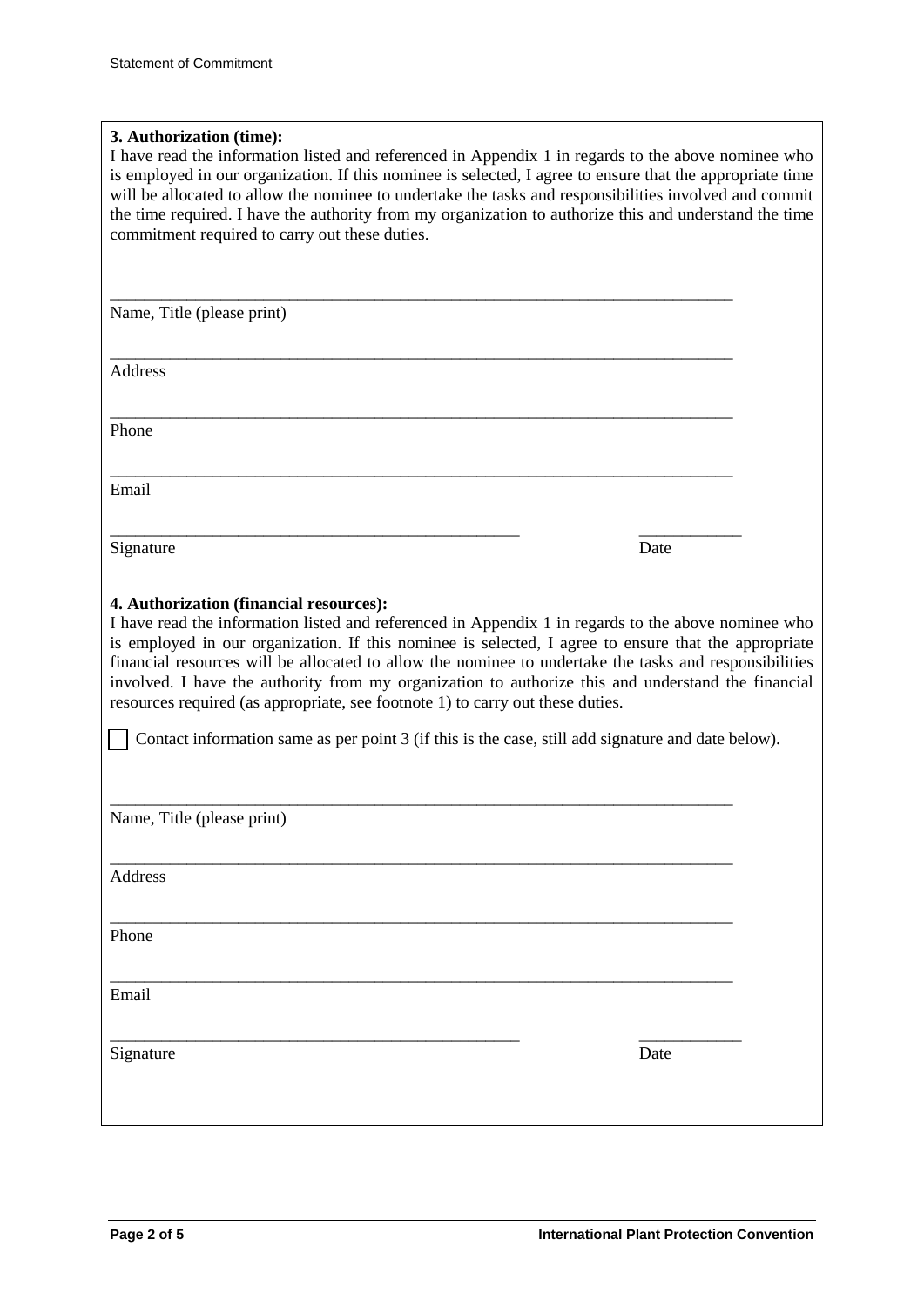Contact details for nominee:

Name: (LAST NAME in upper case, given names)

E-mail:

Phone:

Fax:

Mailing address: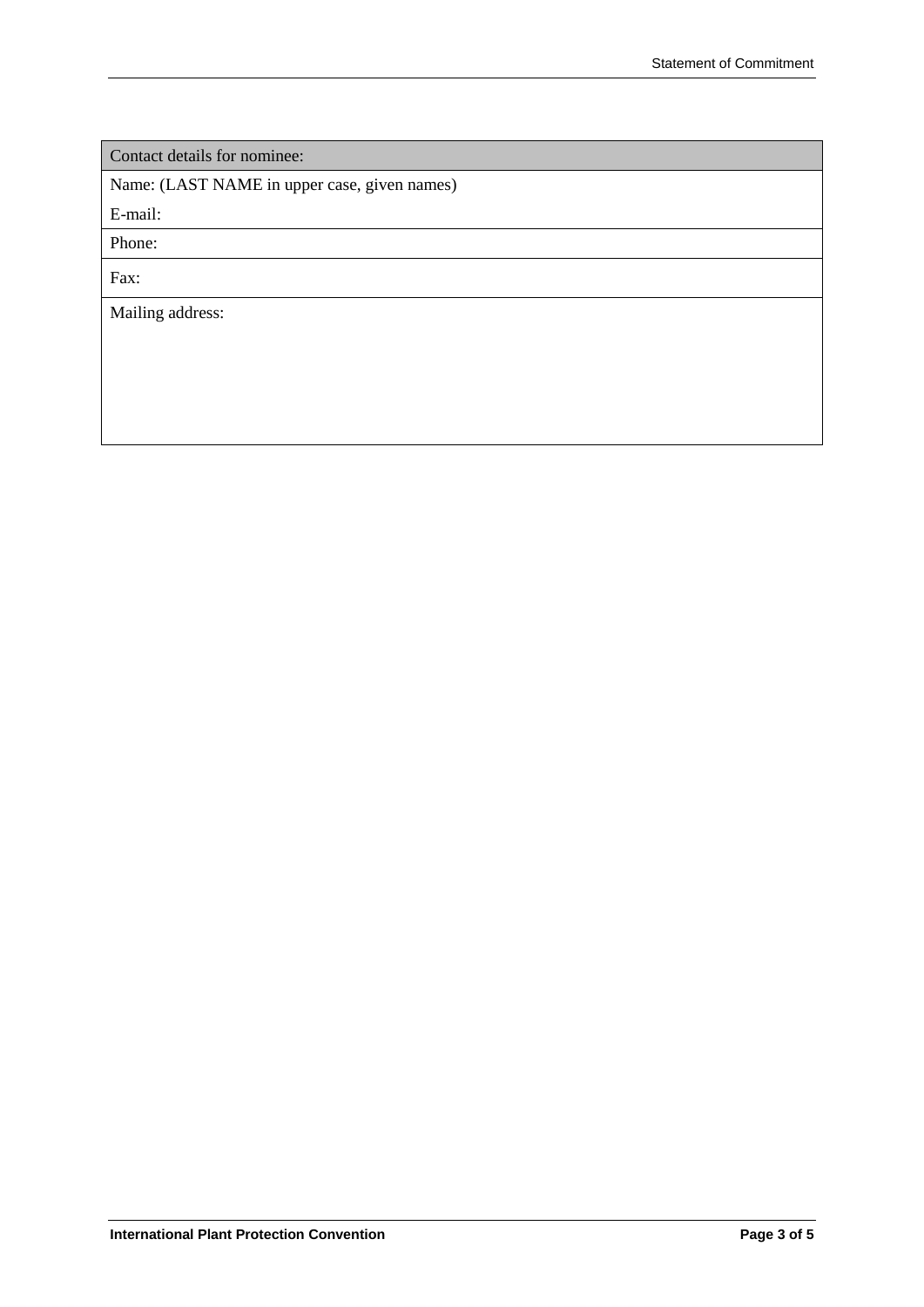### **APPENDIX 1**

#### **General membership duties relevant to all bodies:**

- allocate time, as appropriate, for travel to the meeting, attendance in the meeting and follow-up activities, as necessary
- consult and liaise with relevant national and international experts, as appropriate
- read all meeting documents prior to the meeting and provide discussion papers and/or comments, if necessary
- maintain a functioning e-mail address and participate in e-mail discussions or conference calls occurring outside of the meeting dates and times, if necessary
- participate as an individual expert in a personal capacity
- participate in relevant meetings for the duration of the term and participate in virtual meetings (not to exceed one per month), some of which may take place outside local daytime hours, in order to accommodate the participation from multiple time zones
- if unable to attend the meeting, provide written notification to the IPPC Secretariat well in advance and before travel arrangements have been made
- use web based tools as appropriate (Adobe Connect, e-mail, Online Comment System, Skype, e-forums, e-decisions, etc.)
- other specific details may be found in the IPPC Procedural Manual [\(https://www.ippc.int/core-activities/ippc-standard](https://www.ippc.int/core-activities/ippc-standard-setting-procedure-manual)[setting-procedure-manual\)](https://www.ippc.int/core-activities/ippc-standard-setting-procedure-manual).

Note: for authors of diagnostic protocols, there is generally no attendance to meetings.

#### **Standards Committee (SC) member duties, in addition to the above general duties:**

- attend two to three SC meetings annually at FAO headquarters
- participate in relevant regional workshops for reviewing draft ISPMs
- participate for the entirety of the three-year term, as appropriate
- other duties as assigned.

Further details are provided in the following documents, found in the IPPC Procedural Manual:

- Terms of reference and Rules of procedure for the SC
- Guidelines on the duties of SC members
- Guidelines on the role and responsibilities of a steward of an ISPM.

#### **Stewards**

Assistant Steward will assist the Steward and take over the duties of the Steward if needed. The Assistant Steward is not expected to attend the meetings.

If the member agrees to be a steward they:

For an expert drafting group:

- agree to represent the SC throughout the standard setting process of the draft ISPM, including reviewing comments and revising draft standards in track changes at various stages in the standard setting process as described in the IPPC procedural manual. In some cases, this will involve reviewing a large number of comments and providing responses to these comments in a very short, pre-determined time period.
- agree to prepare relevant SC documents and attend SC meetings (possibly virtually) where the draft standard will be discussed

For a technical panel:

agree to provide advice and guidance to the panel members and IPPC Secretariat on various issues related to the relevant panel, take decisions on behalf of the panel, represent the panel at all SC meetings and attend all annual technical panel meetings

#### **Technical panel member duties, in addition to the above general duties:**

- attend at least one annual meeting and multiple virtual meetings (not to exceed one per month)
- participate in the technical panel for the full duration of the five year term
- other duties as assigned
- Technical panel on diagnostic protocols (TPDP) members agree to ensure that the development of individual diagnostic protocols (DPs) assigned to them is progressing, communicate and exchange with lead authors and editorial teams as necessary, and intervene, as appropriate, to ensure DPs are developed and reviewed as agreed in the TPDP work plan. Provide updates to the IPPC Secretariat on each DP as requested.
- Technical panel on phytosanitary treatments (TPPT) members agree to ensure work is progressing in the development of the phytosanitary treatments (PTs) assigned to them and intervene, as appropriate, to ensure PTs are developed and reviewed as agreed in the TPPT work plan. As TPPT lead for each PT, provide written updates to the IPPC Secretariat on each PT prior to each virtual meeting (monthly to quarterly).

Further details are provided in the IPPC Procedural Manual and on the IPP (www.ippc.int):

- Terms of reference and Rules of procedure for TPs
- Guidelines for the composition and organization of expert working groups
- Guidelines for the operation of expert working groups.